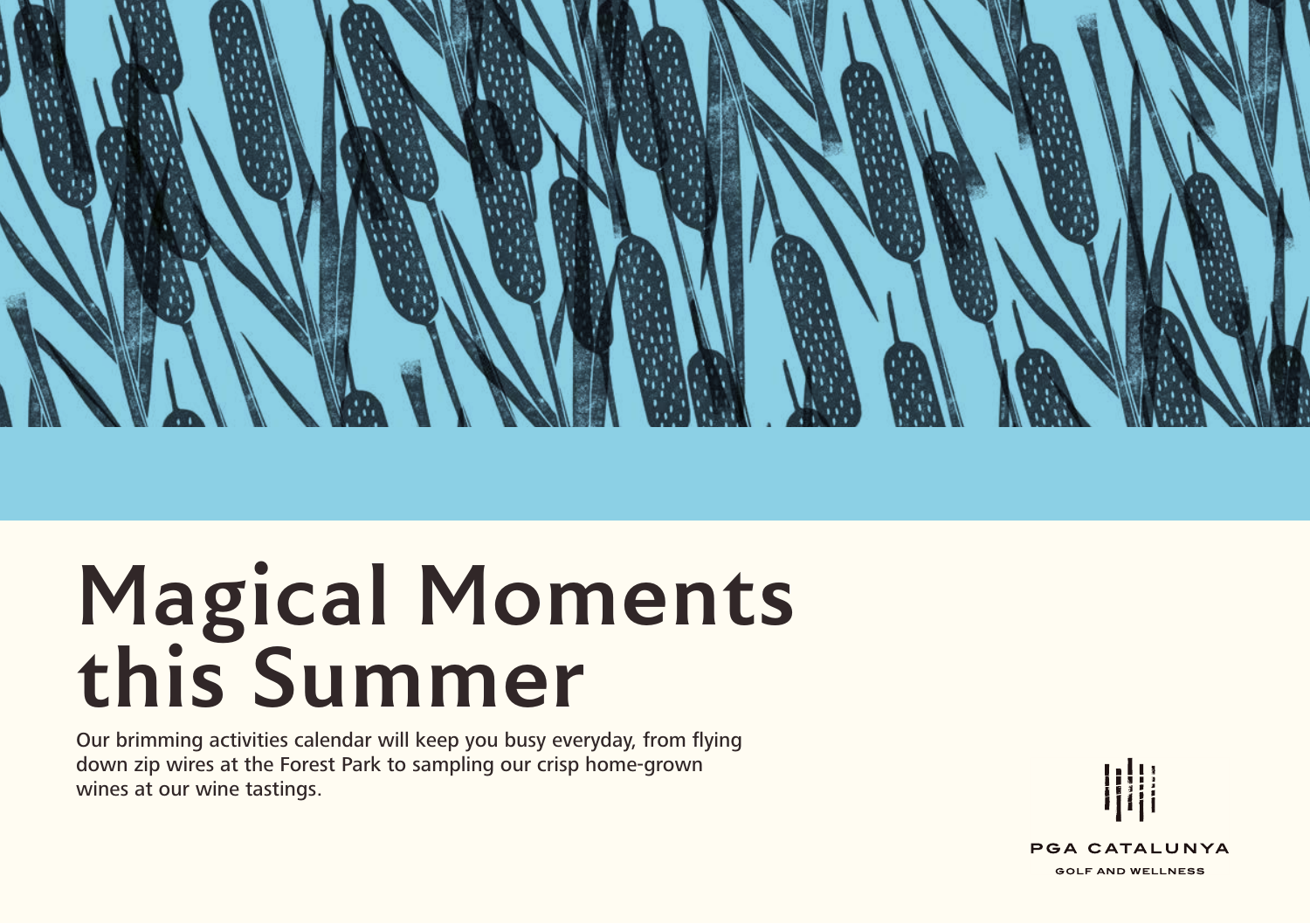# Wellness Workshops



## **Well tanned**

*Would you like to know how to get a great summer tan? Our therapist, is on hand with tips to give you a long lasting, natural tan by simulating your melanin.* 

**Price**

*Complimentary. Maximum 10 people.*

#### **Days**

*June 4 and 24*

#### **Time**

*4.00 p.m. (1 hour duration)*

#### **Space**

*Wellness Centre Studio*



# **Vibrational therapy sessions**

*With Tibetan quartz bowls under water. Vibrations in water offer an experience like no other. Giving guests a sense of wellbeing, relaxation and tranquility, the healing properties that water has through therapy will leave you feeling calmer with reduced stress and anxiety.*

### **Price**

*€120 per session (individual sessions)*

#### **Days**

*Thursday during the month of July*

### **Time**

*11.00 a.m. – 2.00 p.m. and 3.00 – 8.00 p.m.*

#### **Space**  *Wellness Centre pool*



# **Facial cosmetics**

*A good facial routine is a very important part of our skincare. Our facial specialist, will explain how to create a facial routine that is appropriate to your skin type, environment, stress and emotions.* 

## **Price** *Complimentary.*

*Maximum 10 people.* **Days**

*July 2 and 8*

#### **Time**

*6.30 – 7.30 p.m.*

#### **Space** *Wellness Centre Studio*



# **Toxins on the plate**

*It's sometimes hard to spot obesogens and chemicals that enter our bodies through food, its packaging, drinks and kitchen utensils. This workshop will give you the tools you need to help avoid them.*

#### **Price**

*Complimentary. Maximum 15 people.*

### **Day**

*July 15*

#### **Time**

*6.00 p.m. English workshop 7.00 p.m. Spanish workshop*

### **Space**

*Wellness Centre Studio*



# **Hair cosmetic**

*If you'd like the healthiest hair possible, this workshop is for you. Will be available to share her tips on how to take care of your hair during the summer. She will explain how to improve the scalp after the summer and how to nourish it after sun exposure.* 

### **Price**

*Complimentary. Maximum 10 people.*

#### **Day**

*August 5*

### **Time**

*6.30 – 7.30 p.m.*

### **Space**

*Wellness Centre Studio*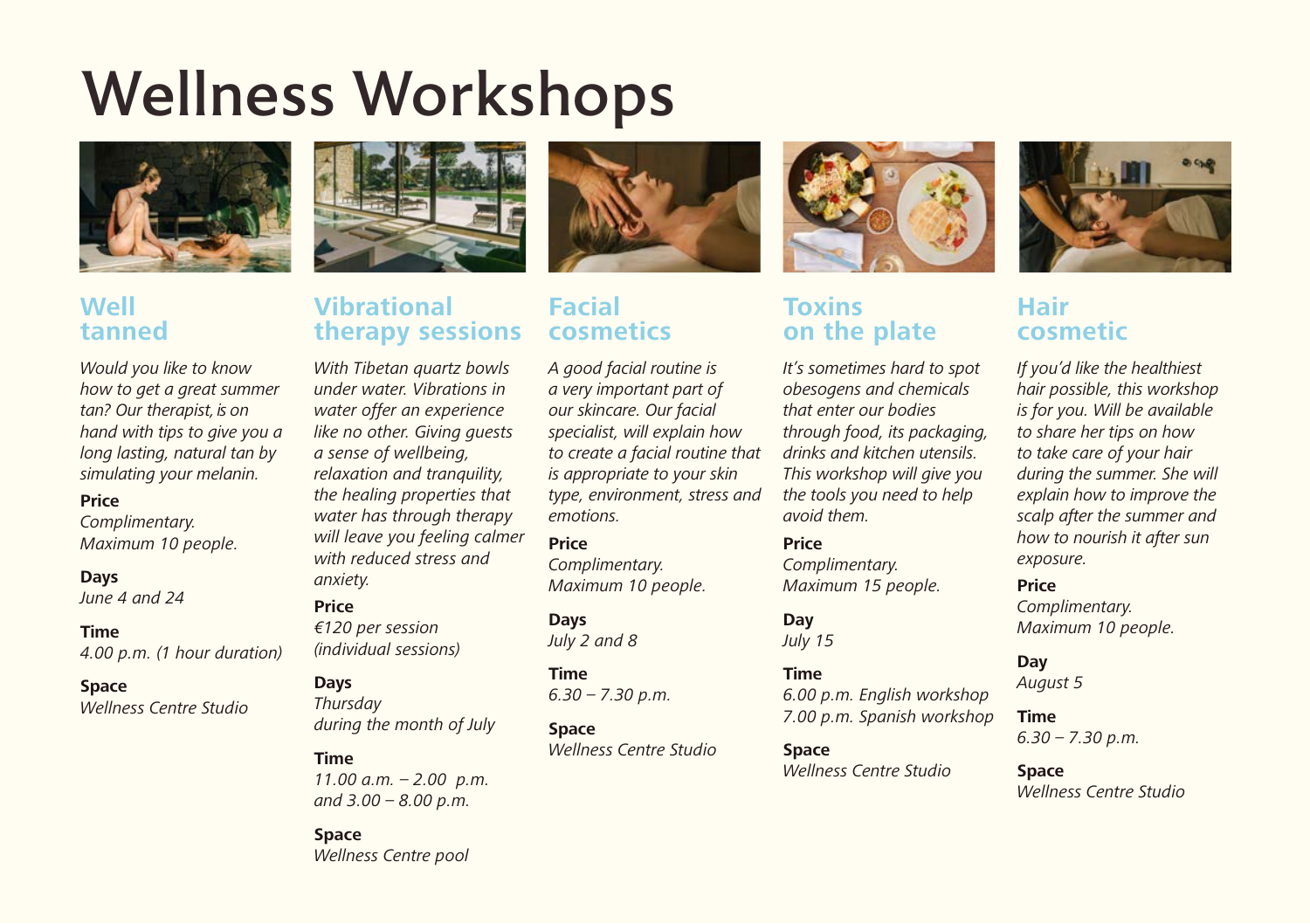# Special Events

Don't miss out on the opportunity to take part in the unique activities in this season's program.

## **Emotions and painting workshop**

*Hosted by Laia Bedós, this workshop is suitable for all abilities and ages - yes, children will love this class, too!* 

**Price:** *€35 person. Minimum 10 pax.*

**Time:**  $10.00 - 11.30$  a.m.

**Meeting point:** *Hotel Camiral*

*Visit the Masia de BdeGust in Girona and enjoy a tasting of four beers and one surprise drink. This visit includes a look at the process of making craft beer, a tour of the hop plantations and a beer tasting. Transfers included.* 

**Price:** *€18 person. Minimum 6 pax.*

**Time:** *11.00 a.m. – 12.30 p.m.* **Meeting point:** *Hotel Camiral*

**July 2 and 16 July 9 and August 27**

## **Bike Tour S'Agaró + Shuttle**

*Cycle to S'agaró beach on a picturesque route that traces the path of the old railway (tandem bike or electric bike). After a refreshing dip in the sea, hop on our shuttle to return to the resort.* 

**Price:** *€35 person. Minimum 8 pax.* **Time:** *9.00 a.m. - 14.00 p.m.* **Meeting point:** *Hotel Camiral*

**July 30 and August 13 August 13 August 6 and September 3** 

# **BdeGust visit The art from our land**

*Expression workshop through cultivation. Enjoy an inner journey through the processes of cultivating on the earth. After living the experience of picking a fruit, the attendees will artistically capture everything they have felt and transform that fruit or vegetable into an artistic object through their hands.*

**Price:** *€20 person. Minimum 6 pax.*

**Time:** *10.00 a.m. – 12.00 noon.* **Meeting point:** *Hotel Camiral*

### **July 23 and August 20**

## **Ecodiversity Tour with our Biologist**

*Discover the abundant natural environment at PGA with our resident biologist who will be your guide to areas of special interest and the local flora and fauna.*

**Price:** *€25 person. Minimum 6 pax.* **Time:** *10.00 – 12.00 a.m.*

**Meeting point:** *Hotel Camiral*

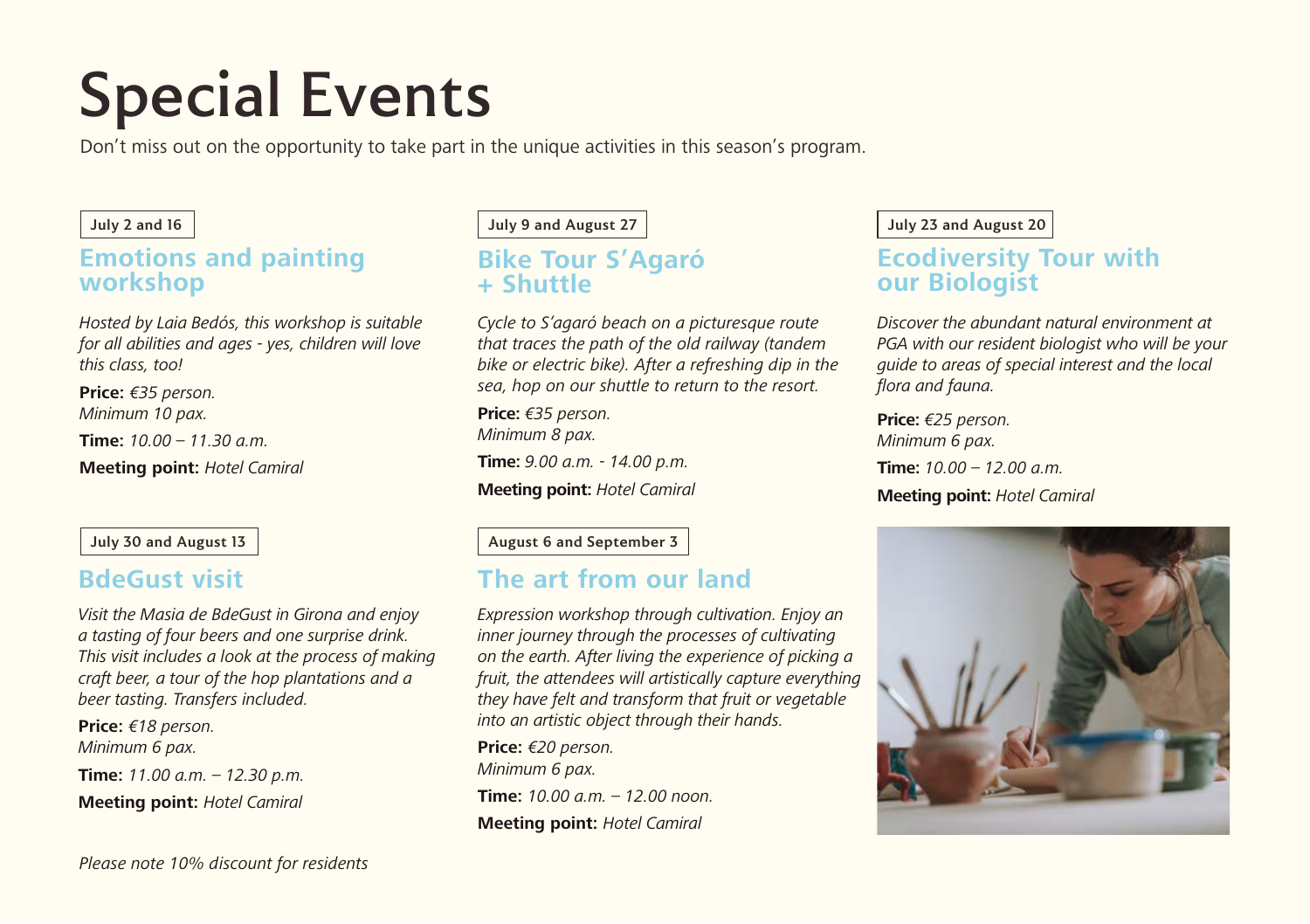# **23rd June – 11th Sep**

For a limited time only, hotel and rental guests will be pleased to know that our vast range of activities are all included within the resort fee (at 15€ per room, per night). It includes all group activities as well as individual experiences, if you'd rather a bit of 'you time'. It also includes our weekly special events on Saturdays with new experiences added each week. On demand activities, tailored specifically to you, can also be arranged at an extra charge.

You'll be pleased to know that our Stay Well programme includes a packed itinerary for kids, including sports and a fun bio trip to take in the nature PGA Catalunya has to offer. For the adults, a bike tour of S'Agaró, a picturesque village on the Costa Brava or one of our many Wellness Workshops might take your fancy.



*For further information on any of our activities, please contact activities@pgacatalunya.com or +34 972 181 020 Please note, residents are very welcome to join in with our activities for €13.5 per activity or 10 activities for €105.*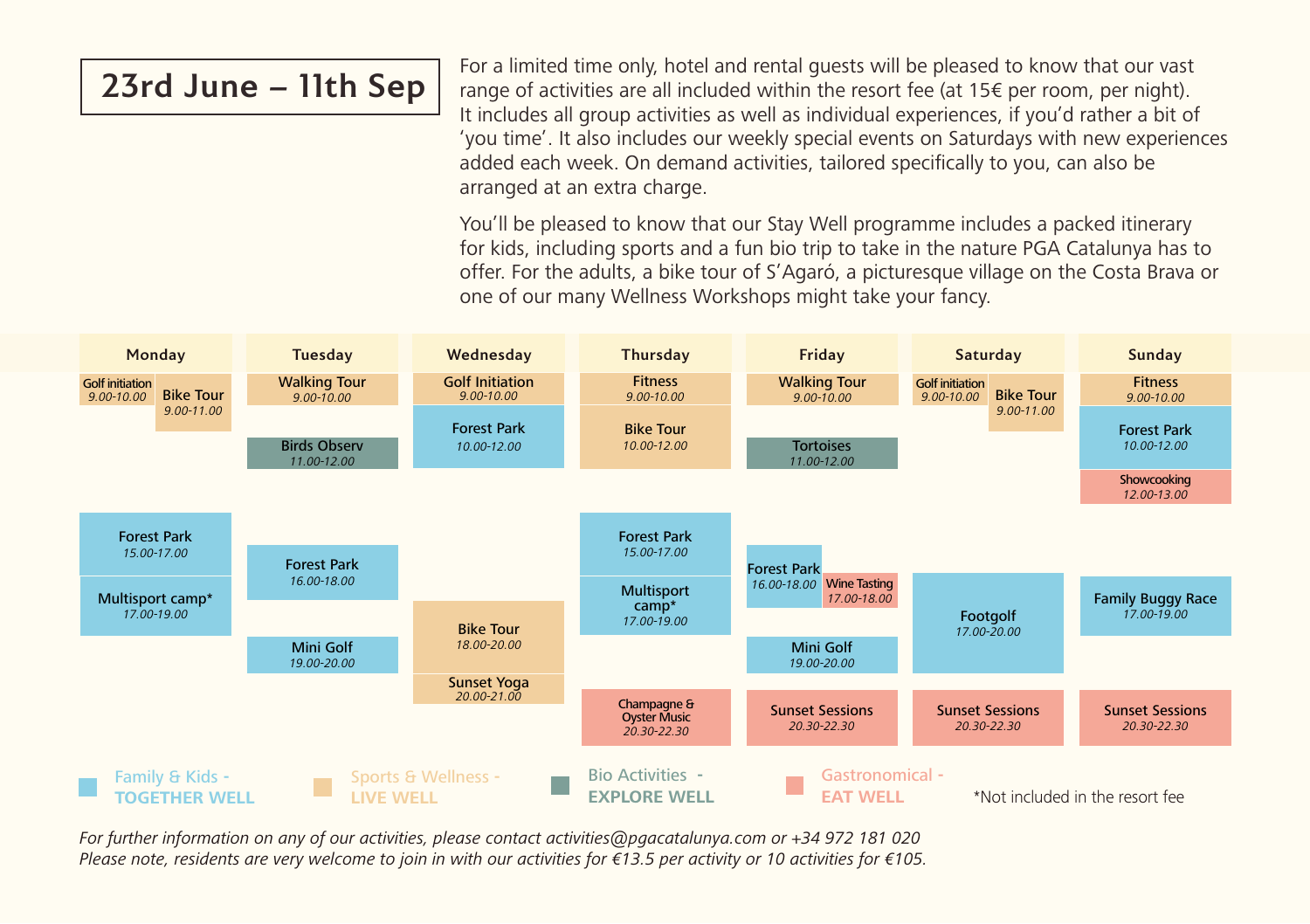# **Group activities**

**Golf Initiation**

**Forest Park**

**Fitness Lesson**







# **Foot Golf\***

*Foot Golf, where golf and football come together to bring the family together. Whether you play in teams or as individuals, we guarantee you'll enjoy every minute.*

*\*This activity will be located at the Forest Park. Saturdays from 5-8pm. Kick Off times every 10 minutes and last Kick Off time at 7.30 p.m.* 



# **Sunset Sessions**

*With the sun setting behind the hills and the gentle sounds of live music filling the air, spend an evening at the Hotel Camiral Terrace and unwind after your day. Live music includes: jazz, blues, flamenco and much more. Sunset Sessions take place on Friday, Saturday and Sundays.*



# **Champagne, Oysters and Live Music Showcooking**

*Take in some live music on the terrace of the lounge bar with champagne and oysters served from 8.30 p.m. every Thursday.*

# **Bike Tour Bird Observation Sunset Yoga Wine Tasting Buggy Orienteering Race**



*Have you ever wondered how our Chefs at Restaurant 1477 create such amazing dishes? Come and watch a demonstration to see how they are creating delicious rice dishes for this season's menu.* 

# **Individual activities**

**Tennis & Padel <b>Bike Hire Running Circuit Remarkable Trees Trail**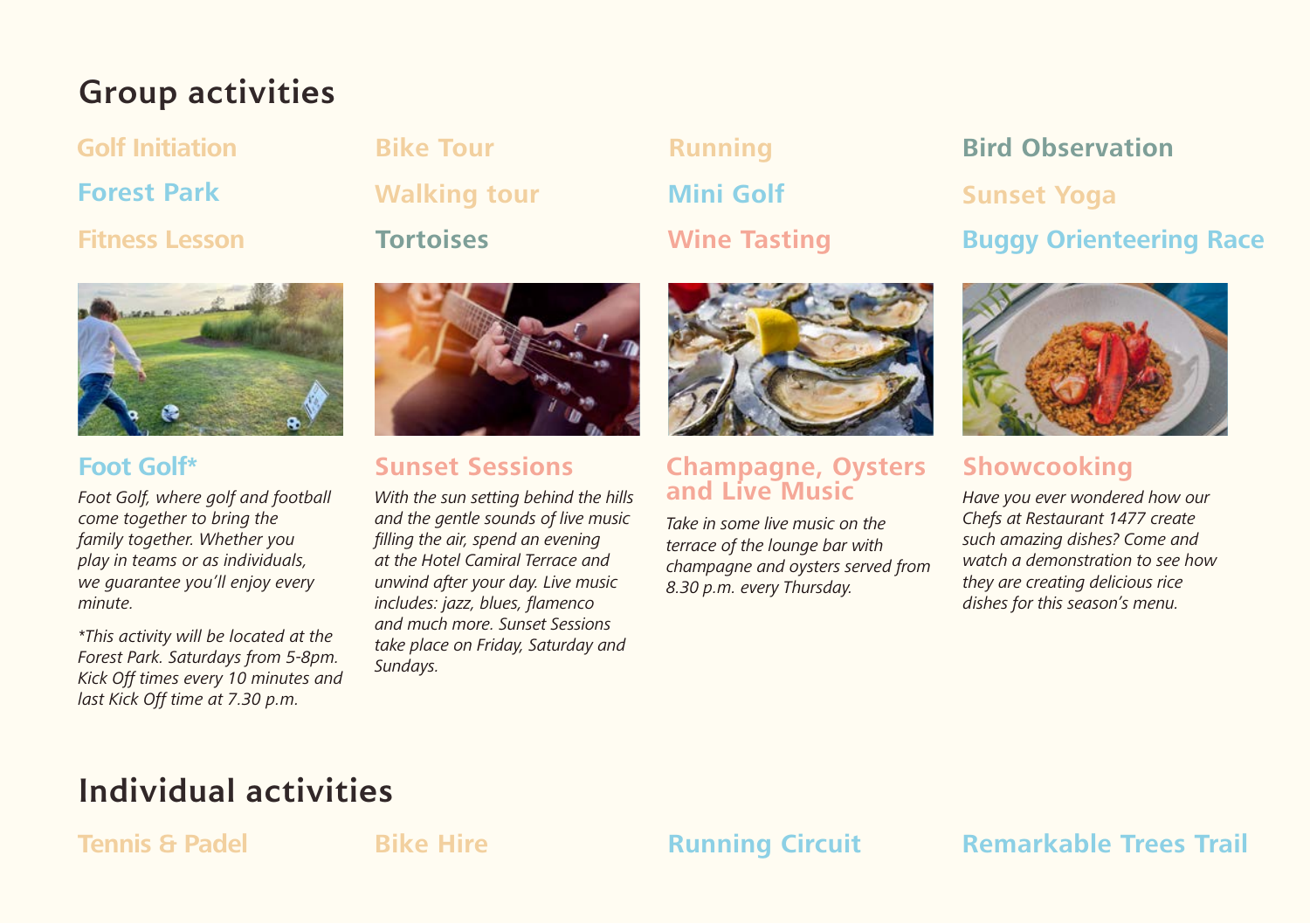# On demand

# **Tennis & Paddle Lessons**

*Looking to improve your tennis and padel skills? Our Tennis Academy coach is on hand to help you perfect your game. Available for all ages, from 6 years old. Equipment included.*

## **Fitness Lesson**

*Keep fit with our instructors, in this electrifying exercise session. Class suitable for all levels.*

# **Girona Food Tours**

*Enjoy a 4-hour morning tour of Girona City where you can discover the local food, wine and history behind one of Spain's most famous foodie regions*

*- Girona Flavours Tour* 

*- Tapas and wine tour (afternoon)*

**Golf Lessons**

*Improve your game with a golf lesson from one of our Pros. Classes suitable for all levels.*

# **Boat Trip**

*Relax on one of our 4 or 8 hour boat trips off the Costa Brava coast as our Captain shows you the sights from the water in Costa Brava and Palamós Town.*

# **Special for Kids and Juniors [Kids Club**

*(morning)*

| Monday                                 | Tuesday                            | Wednesday                              | Thursday                           | Friday                                | Saturday                            | Sunday                                  |
|----------------------------------------|------------------------------------|----------------------------------------|------------------------------------|---------------------------------------|-------------------------------------|-----------------------------------------|
| <b>Table Games</b><br>10.00-11.00      | Aim Games<br>10.00-11.00           | Table Games<br>10.00-11.00             | Treasure hunt<br>10.00-12.00       | <b>Table Games</b><br>10.00-11.00     | <b>Treasure Hunt</b><br>10.00-12.00 | <b>Sport Games</b><br>10.00-11.00       |
| <b>Sport Games</b><br>11.00-12.00      | <b>Hiding Games</b><br>11.00-12.00 | <b>Sport Games</b><br>11.00-12.00      |                                    | <b>Sport Games</b><br>$11.00 - 12.00$ |                                     | <b>Olympic Games</b><br>$11.00 - 12.00$ |
| <b>Traditonal Games</b><br>12.00-13.00 | Bio trip<br>12.00-14.00            | <b>Traditonal Games</b><br>12.00-13.00 | Crafts<br>12.00-13.00              | Bio trip<br>12.00-14.00               | Sport games<br>12.00-14.00          | <b>Traditonal Games</b><br>12.00-13.00  |
| Crafts<br>13.00-14.00                  |                                    | Crafts<br>13.00-14.00                  | <b>Hiding Games</b><br>13.00-14.00 |                                       |                                     | <b>Hiding Games</b><br>13.00-14.00      |

**Table Games**

# **Sport Games**

**Crafts**

**Bio Trip**

**Olympic Games**

**Traditional Games**



**Dates:** *Every Monday and Thursday*  **Meeting point:** *Tennis Court*



*Monday to Friday.* **Price:** *€260 per week* 



**Multisport Camp Summer Golf Camp\* Junior Elite Golf Camp\*** 

**Dates:** *11 to 15 July /18 to 22 July.* **Price:** *€600 per week*